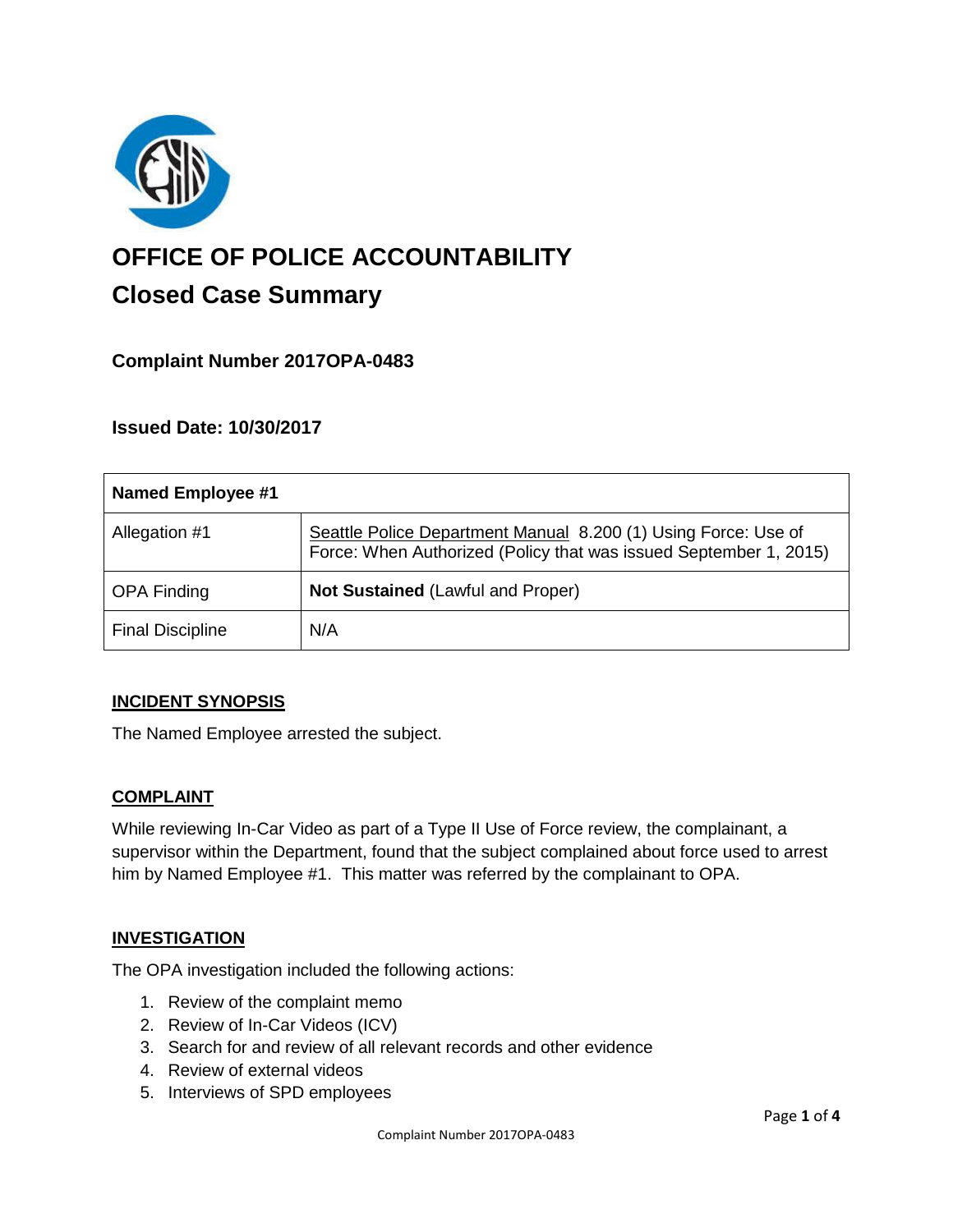#### **ANALYSIS AND CONCLUSION**

Named Employee #1 and a sergeant responded to a shelter based on a report of an individual who was trespassing. The individual, later identified as the subject, had previously been trespassed from the shelter for throwing a mug against a wall. The officers were asked to assist if the subject refused to leave the premises. The officers arrived at the scene and spoke with shelter employees and the subject. Named Employee #1 asked the subject to walk outside with him and walked him over to a concrete wall. Named Employee #1 reported that the subject was still very animated due to his interaction with shelter staff. Named Employee #1 spoke to the subject for a period of time and heard his frustrations about the shelter. Named Emplovee #1 informed the subject that, regardless of these frustrations, he had been trespassing. The subject then asked if he was being arrested. Named Employee #1 told the subject that he was not being physically arrested at that time, but that Named Employee #1 needed his identification for reporting purposes. The subject provided some identification information, but it did not return any results. Named Employee #1 became concerned that the subject was providing a false identification. After a continuing back-and-forth, the subject abruptly stood up and stated that Named Employee #1 had no right to keep him there and he was walking away.

The subject walked towards Named Employee #1 and pushed him in his chest to move Named Employee #1 out of the way. Named Employee #1 then grabbed the subject's left arm. The subject began screaming that Named Employee #1 had no right to touch him and pulled away. Named Employee #1 decided at that point that further de-escalation was not possible.

In order to prevent the subject from leaving the scene and place him under arrest, Named Employee #1 moved the subject against the wall and told him to sit down. The subject did not do so and tried to push past Named Employee #1. Named Employee #1 informed the subject that he was under arrest for obstruction and was eventually able to take him down to the ground. Named Employee #1 held the subject down on his left side until the sergeant came over to assist. Together with the sergeant, Named Employee #1 was able to place the subject into handcuffs. During the entirety of this incident, the subject continued to resist the officers. As a result of the force, the subject suffered minor scrapes to his arm and knee.

The force used was captured, in part, by surveillance video. The video showed the subject being taken to the ground, but the interaction was then largely blocked by a parked vehicle. Based on the OPA Director's review, the video did not show any of the officers striking the subject or using any force inconsistent with what they reported.

When interviewed by an acting sergeant at the precinct, the subject claimed that the officers' force was unjustified and that he was thrown to the ground. The subject did not allege that he was struck or that any additional force was used against him. The subject did not cooperate with OPA's attempts to interview him. OPA was able to reach him by phone prior to the conclusion of its investigation and, as reported by the assigned OPA investigator, the subject "said he did not want to be interviewed by OPA unless he could benefit financially from the complaint."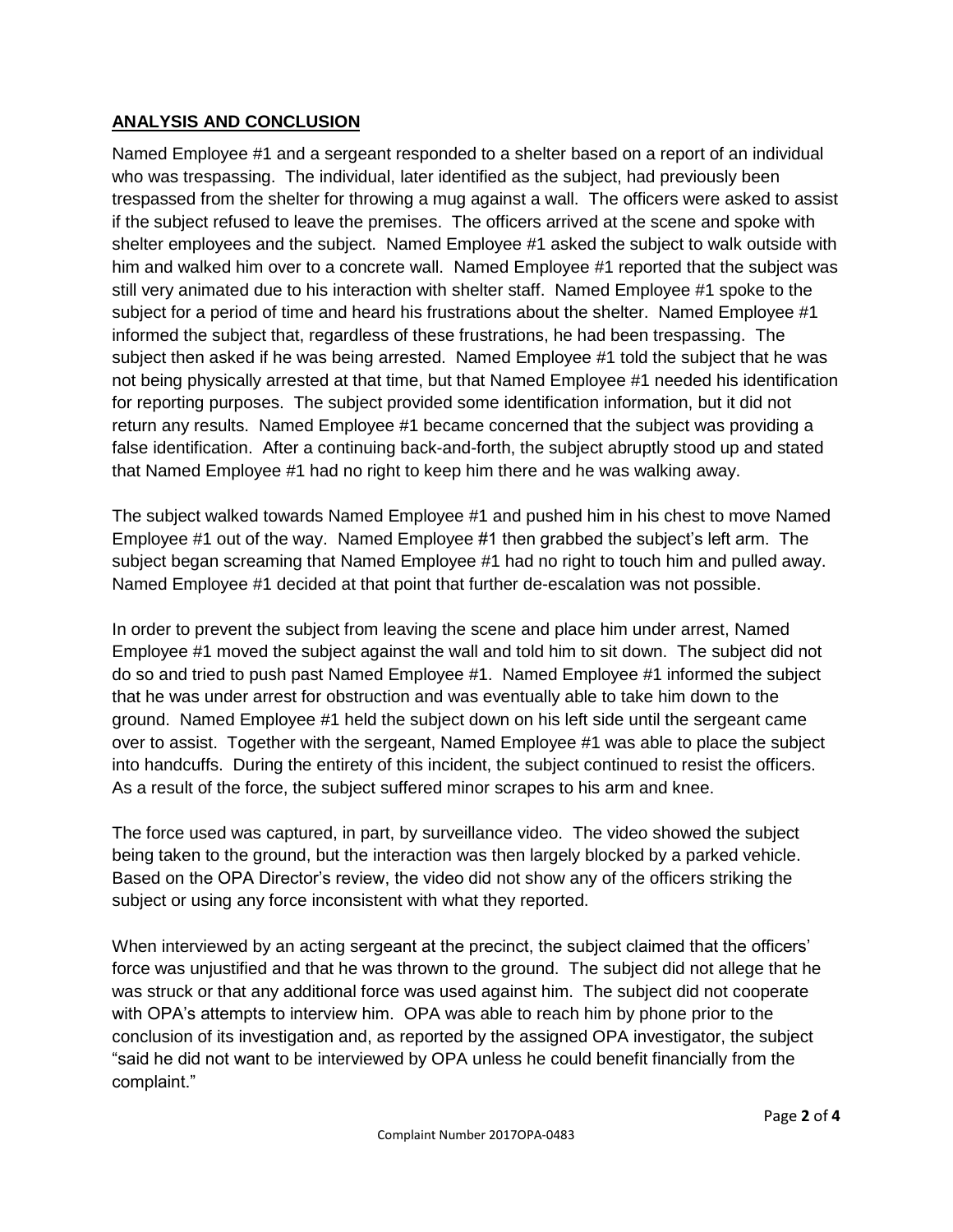The acting sergeant also interviewed the subject's girlfriend who was upset by the officers' actions, but admitted that the subject was resisting. The force she described was in line with that recounted by both Named Employee #1 and the subject.

The acting sergeant lastly interviewed a security guard employed by the shelter. He stated that the officers' actions were largely defensive in nature and asserted his belief that the officers' conduct was "appropriate."

SPD Policy 8.200(1) requires that force used by officers be reasonable, necessary and proportional. Whether force is reasonable depends "on the totality of the circumstances" known to the officers at the time of the force and must be balanced against "the rights of the subject, in light of the circumstances surrounding the event." (SPD Policy 8.200(1).) The policy lists a number of factors that should be weighed when evaluating reasonableness. (See id.) Force is necessary where "no reasonably effective alternative appears to exist, and only then to the degree which is reasonable to effect a lawful purpose." (Id.) L astly, the force used must be proportional to the threat posed to the officer. (Id.)

Here, the OPA Director found that the force used by Named Employee #1 was reasonable, necessary, and proportional, and thus consistent with policy.

First, with regard to reasonableness, the OPA Director believed it clear that there was probable cause to arrest the subject for both criminal trespass and obstruction. When the subject tried to push past the Named Employee #1, which was undisputed, Named Employee #1 was justified in using force to prevent him from doing so and to take him into custody. Moreover, the level of force used by Named Employee #1 – grabbing the subject's arm, taking him down to the ground, holding him down, and then placing him into handcuffs – was certainly reasonable given the circumstances.

Second, with regard to whether the force was necessary, the OPA Director found that, at the time the force was used, Named Employee #1 believed that there was no reasonably effective alternative and that the degree of force was reasonable to effect the lawful purpose of preventing the subject from leaving the scene, to place him under arrest, and to handcuff him.

Third, with regard to the proportionality of the force, Named Employee #1 used force commensurate with the subject's conduct, and only that level of force needed to prevent the subject from leaving the scene, to control his person, to place him under arrest, and to handcuff him. Notably, at the time the force was used, the subject was actively resisting the officers' attempts to take him into custody.